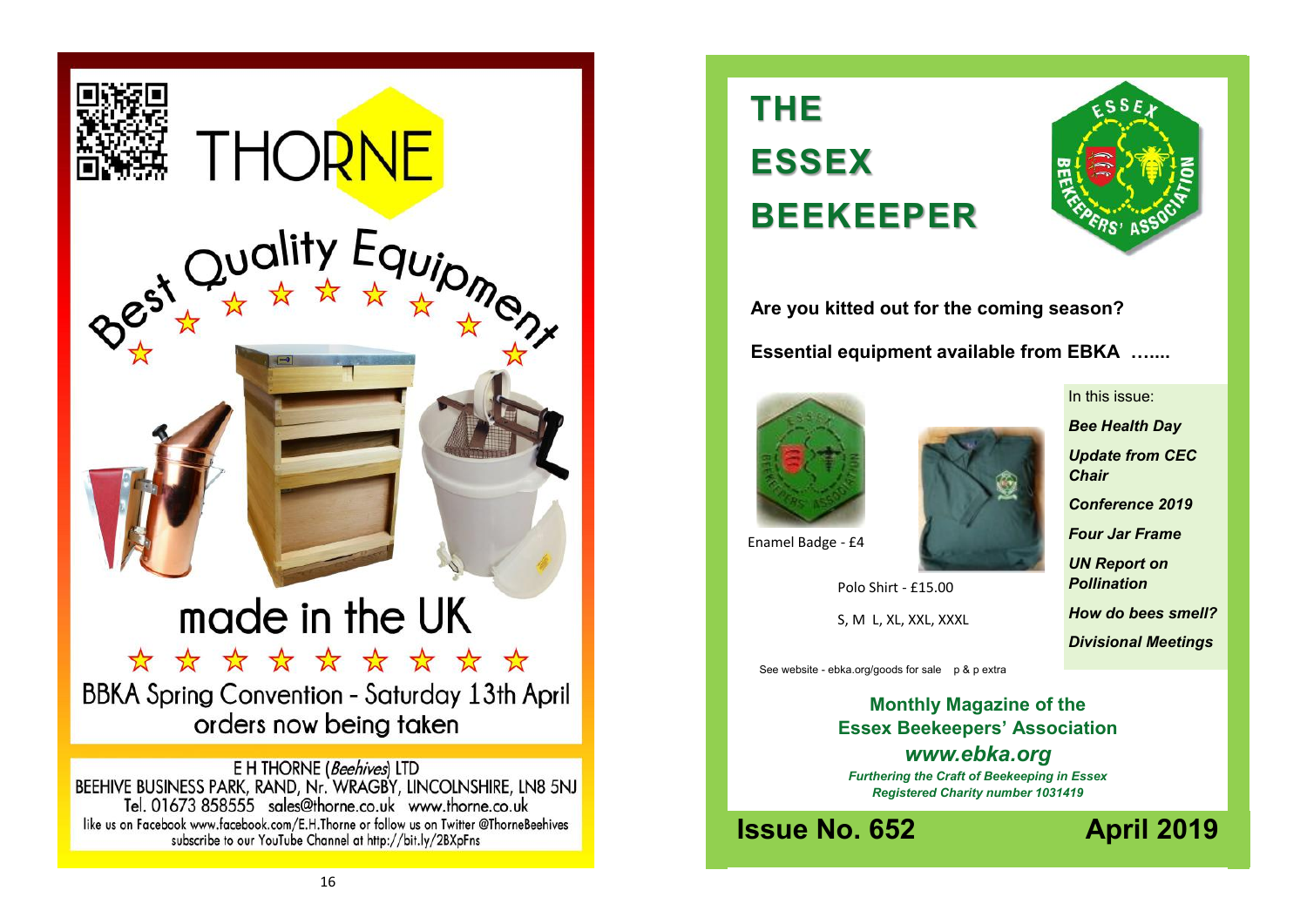## **Divisional Meetings around the County**

#### **Meetings in April 2019**

| 4 April  | Thursday<br>8.00pm          | <b>Harlow</b>           | Fun with Pollen Traps - Robert Smith. Kings Church, Red<br>Willow, Harlow CM19 5PA                                                                          |  |
|----------|-----------------------------|-------------------------|-------------------------------------------------------------------------------------------------------------------------------------------------------------|--|
| 4 April  | Thursday<br>8.00pm          | Romford                 | Microscopy - David McHattie. Chadwick Hall, Main Road,<br>Gidea Park RM2 5EL                                                                                |  |
| 6 April  | Saturday<br>2.30pm          | <b>Saffron Walden</b>   | Practical Wax Extraction - Boyton End CM6 2RB                                                                                                               |  |
| 13 April | Saturday<br>2.30pm          | <b>Saffron Walden</b>   | Putting Your Hive Together - Takeley CM6 1SU                                                                                                                |  |
| 15 April | Monday<br>7.30pm            | Chelmsford              | The Link, Rainsford Road,<br>Top Tips for beekeepers.<br>Chelmsford CM1 2XB                                                                                 |  |
| 17 April | Wed<br>7.30pm               | Epping Forest           | A different kind of swarm control. Chingford Horticultural<br>Hall E4 6PE                                                                                   |  |
| 17 April | Wed<br>7.30pm               | Dengie 100<br>& Maldon  | <b>Identification</b> - Bumble Bee Conservation Trust. The Oak-<br>house, High Street, Maldon                                                               |  |
| 24 April | Wed<br>7.30pm               | <b>Southend</b>         | W I Hall, Bellingham Lane,<br>Bee Space - Bob Smith.<br>Rayleigh                                                                                            |  |
| 27 April | Saturday<br>2.30pm          | <b>Saffron Walden</b>   | From Comb to Jar - Wimbish CB10 2UY                                                                                                                         |  |
| 27 April | Saturday                    | Romford                 | Wax Day - Havering Out Apiary.                                                                                                                              |  |
| 28 April | Sunday<br>3.00pm            | <b>Braintree</b>        | Apiary Meeting - Coney Green, Great Bardfield CM7 4PV.<br>Jan French 07725 166 609                                                                          |  |
|          | <b>Meetings in May 2019</b> |                         |                                                                                                                                                             |  |
| 2 May    | Thursday<br>8.00pm          | Romford                 | <b>Experiences of taking BBKA exams - Tom Keeper,</b><br>Experiences as a beginner beekeeper - Roger Honey.<br>Chadwick Hall, Main Road, Gidea Park RM2 5EL |  |
| 2 May    | Thursday<br>8.00pm          | Harlow                  | tbc                                                                                                                                                         |  |
| 18 May   | Saturday<br>2.30pm          | Epping<br><b>Forest</b> | Knowledge of Forage - Wanstead Apiary, 24 Langley Drive<br>E11 2LN                                                                                          |  |
| 19 May   | Sunday<br>3.00pm            | <b>Braintree</b>        | Apiary Meeting - High Garrett CM7 5PH. Telephone Stacy<br>Cronly-Dillon 07854527163.                                                                        |  |
| 19 May   | Sunday                      | Dengie 100<br>& Maldon  | Apiary meeting - tbc                                                                                                                                        |  |
| 19 May   | Sunday<br>$10 - 4.00$       | <b>Braintree</b>        | <b>Essex Young Farmers, Show, Boyton Hall, Roxwell,</b><br>CM <sub>1</sub> 4LT                                                                              |  |
| 20 May   | Monday<br>7.30pm            | <b>Chelmsford</b>       | Swarm Control - The Link, Rainsford Road, Chelmsford<br>CM1 2XB                                                                                             |  |
| 22 May   | Wednesday<br>7.30pm         | <b>Southend</b>         | <b>Show Preparation</b> - Jean Smye & Jim McNeill. W I Hall,<br>Bellingham Lane, Rayleigh                                                                   |  |

## **WHO'S WHO & HOW TO CONTACT THEM**

**President of EBKA** Pat Allen Hon CLM

**Jane Ridler Chair of CEC**: email: jane.ridler@uwclub.net tel. 01799 218 023 **Tony Rand Gen. Secretary:** email: tony@agewhatage.com *Richard Ridler* **County Treasurer** email: richard.ridler@uwclub.net tel: 01799 218 023

#### **Bridget Mudd** Braintree *Jan Tutton* cec@chelmsfordbeekeeper.com Chelmsford **Tony Rand** tony@agewhatage.com Colchester *Glenn Mayes* trustee@maldonbeekeepers.org.uk Dengie Hundred & Maldon **Don McHale** donaldmchale@gmail.com Epping Forest **Nick Holmes** www.cight@gmail.com Harlow **Paul Wiltshire paul.g.wiltshire@btinternet.com** Romford *Vanessa Wilkinson* vwilkinson27@hotmail.com Saffron Walden Vernon Amor blueboys21@aol.com Southend

#### **Divisional Contacts:**

**EBKA Trustees:**

|  | <b>Braintree:</b> Jan French 07725 166 609<br><b>Southend:</b> Pat Holden 01702 477 592 | Colchester: Morag Chase 01206 522 576<br><b>Harlow:</b> Nick Holmes 07730 735 752 | <b>Chelmsford:</b> Fiona Cutting | <b>D.H. &amp; Maldon: Carlie Mayes 07979 862 952</b><br>Epping Forest: Robin Harman 07971 237 312<br><b>Saffron Walden:</b> Vanessa Wilkinson 01799 542 337 <b>Romford:</b> Pat Allen 01708 220 897 |
|--|-----------------------------------------------------------------------------------------|-----------------------------------------------------------------------------------|----------------------------------|-----------------------------------------------------------------------------------------------------------------------------------------------------------------------------------------------------|

| <b>EBKA Education Secretary:</b>              | <b>Jane Ridler</b> |               | 01799 218 023 jane.ridler@uwclub.net |
|-----------------------------------------------|--------------------|---------------|--------------------------------------|
| <b>EBKA Examinations Secretary: Pat Allen</b> |                    | 01708 220 897 | pat.allen7@icloud.com                |

#### *The Essex Beekeeper* **Magazine:**

| Editor:                                                                               |                           | David Smye             | email: dsmye@lineone.net tel. 07710 197 078 |
|---------------------------------------------------------------------------------------|---------------------------|------------------------|---------------------------------------------|
| Advertising:                                                                          |                           | Jean Smye              | email: jsmye@sky.com                        |
|                                                                                       | <b>Mailing Secretary:</b> | <b>Michael Elliott</b> | email: michaelelliott55@sky.com             |
| Printed by Streamset, 12 Rose Way, Purdeys Industrial Estate, Rochford, Essex SS4 1LY |                           |                        |                                             |
| Web site:                                                                             |                           | <b>Nick Holmes</b>     | email: webmaster@essexbeekeepers.com        |

#### **Regional Bee Inspectors for EBKA Region:**

|                      | Epping Forest and Romford Divisions (excluding Brentwood): |                                     |
|----------------------|------------------------------------------------------------|-------------------------------------|
| Peter Folge          | peter.folge@apha.gsi.gov.uk                                | tel. 07775 119 433                  |
| All other Divisions: |                                                            |                                     |
|                      | Keith Morgan keith morgan@apha.gsi.gov.uk                  | tel. 01485 520 838 or 07919 004 215 |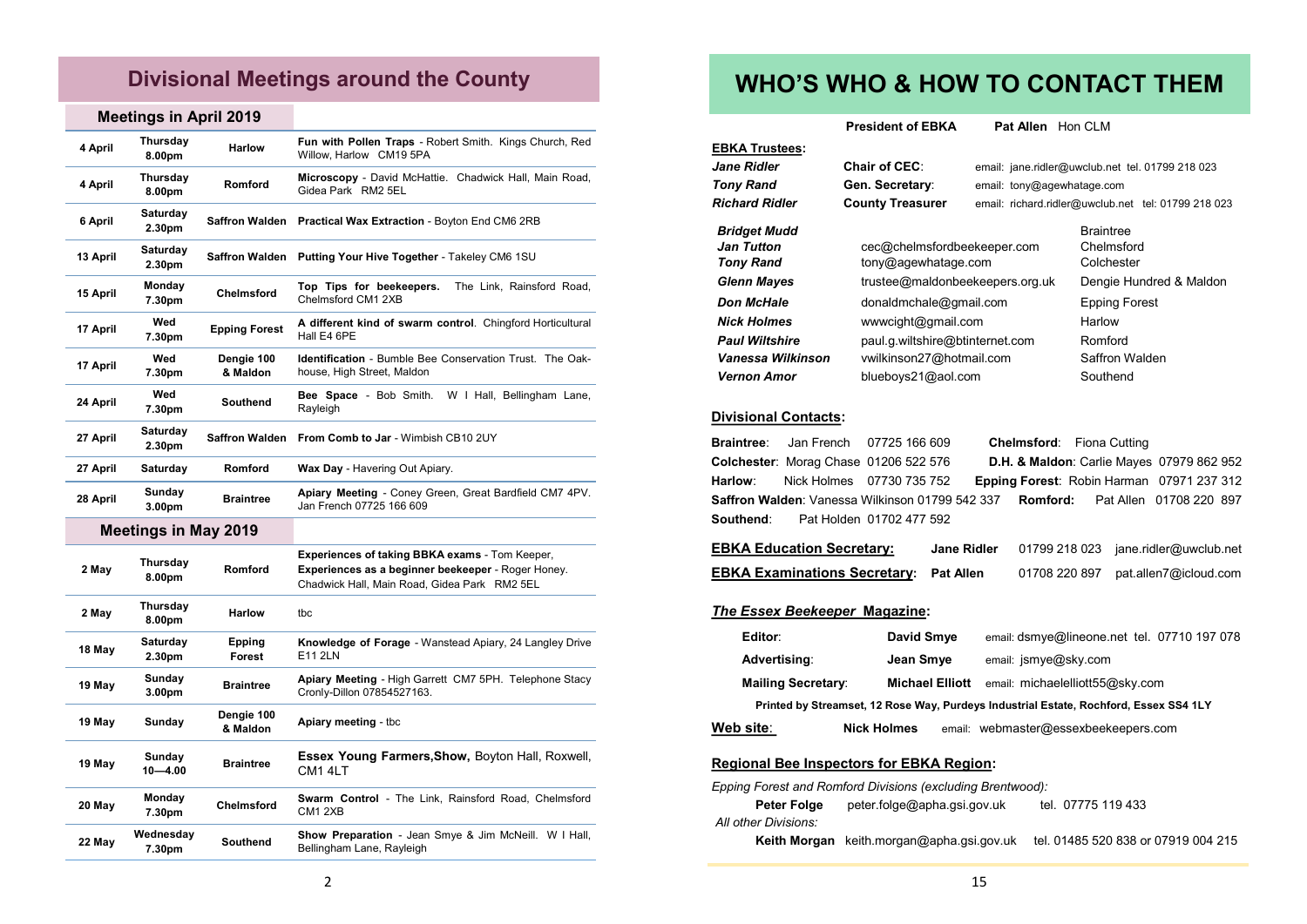### **30lb Honey Buckets for Sale £2.00 each**

**Telephone: 01279 730228 E.Mail: tylersbees@hotmail.co.uk Location: Hatfield Heath, Essex** 

## **www.thebeeshop.co.uk**

*Quality Beekeeper Clothing At Affordable Prices* **Full Suits, Smocks, Bee Vests & Veils Full adult suit - £52 (with free postage) From Somerset Email: michaeljohnduckett@gmail.com**

#### **PETER DALBY - PEBADALE APIARIES**

For all your beekeeping and apitherapy supplies **Large Stock held - all year round** *Competitive prices; any item not stocked to special order* **37 Cecil Road, Cheshunt, Hertfordshire EN8 8TN Tel: 01992 622645 Email: pebadalebees@btinternet.com Open Mon - Sat** Telephone before calling **(any reasonable time) CLOSED SUNDAY Agent for E H Thorne and Northern Bee Books**

**Articles appearing in** *The Essex Beekeeper* **are not necessarily the views either of the Editor or the Essex Beekeepers' Association**

**To ensure inclusion within the diary of county-wide events would Divisions provide the editor with details of local meetings by the 4th of the previous month.**

**David Smye - dsmye@lineone.net**

## *Essex Beekeepers' Association* presents a **Bee Health & Disease Recognition Day**

at



**The Millennium Centre**

**The Chase, Dagenham Road, Romford. RM7 0SS**

**Thursday 20th June 2019**

**10 am - 4pm** Reception **9.30**

*Suitable for Beekeepers of all levels of Experience*

Come and meet your Eastern Regional Bee Inspector Keith Morgan and local Seasonal Bee Inspectors.

This relaxed & friendly day will include a mixture of presentations, Useful Tips & Hints with Discussions.

## **Apiary Hygiene - Varroa - Live Comb Recognition**

## **Asian Hornet**

Plus, a practical Session in the apiary observing how inspectors manipulate and check for disease.

## **IMPORTANT**

## **Bring CLEAN Protective Beekeeping Clothing and a packed lunch. Tea & Coffee will be provided**.

Pre Booking of Places is Essential as a limited number available Contact; Jim McNeill on 01708 765898 answer phone, or [jimandliz44@aol.co.uk](mailto:jimandliz44@aol.co.uk)

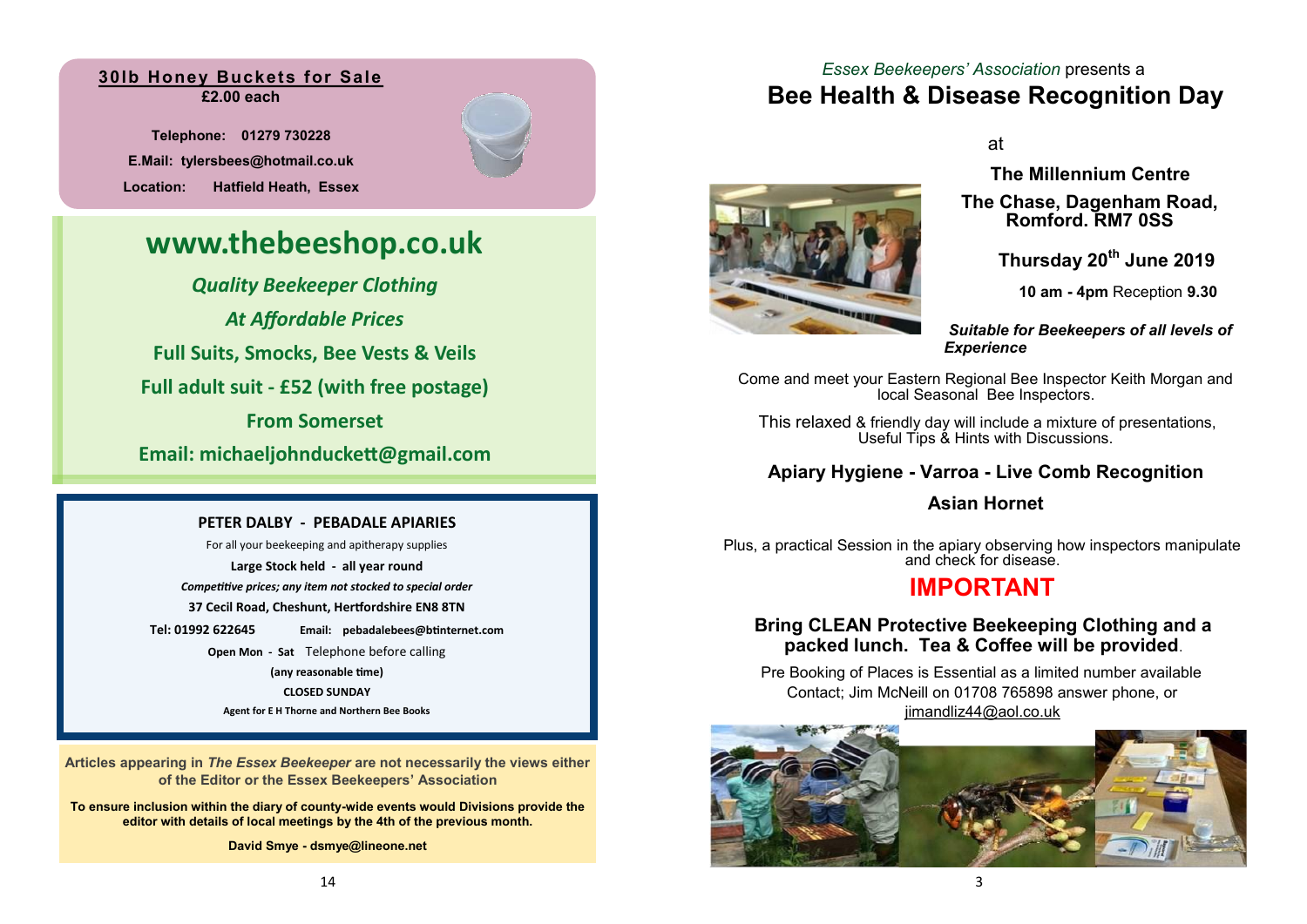## **Update from the CEC Chair**



## **Jane Ridler**

At the time of writing this article the AGM is about to be held in a few days' time, so any dramatic happenings then may make my contributions null and void! However, my communications with you are about the progress made at the CEC meeting held on 12<sup>th</sup> March.

We are welcoming three new members in the important voting role of Divisional Trustee for 2019-20, **Vernon Amor**, from Southend, **Glenn Mayes**  from Dengie and Maldon and **Bridget Mudd** from Braintree, two of whom were able to attend yesterday. After the AGM there will be more new faces, including **Paras Shah** from Epping Forest as Treasurer and others in the advisory roles which are so helpful for CEC decision making. Nearly all posts have been filled – with a new prospective editor for the *Essex Beekeeper* magazine in the offing. Unfortunately, the one outstanding gap is for Education Secretary - a position close to my heart! Training for the Basic Assessments and module exams, as well as other sessions for the more experienced members will now have to be organised at Divisional level, or as one offs, like the Asian Hornet day on 24<sup>th</sup> March by Epping Forest, which is a sell out!



The CEC is moving ahead well with overarching policies in the last 3 months. We have dealt with Safeguarding, GDPR and the Finance policy has been addressed re the issues of last summer although the overarching document is still incomplete - awaiting scrutiny from the new County Treasurer.

Health and Safety is next on the list.

The Trustees' Handbook, which in the past has covered all the procedures of the Association is advancing well in its revision and the current one, although out of date, will be uploaded onto the website until each reviewed chapter is ratified and replaces it. All policies will be reviewed annually by the Governance sub-committee.

## **HOW DO BEES SMELL?**

*John Eaden - Manchester BKA via ebees*

How do honeybees detect scents?



Honeybees have been around on

this planet for over 34 million years and during that time have evolved some remarkable adaptations. The honeybee has no nose! Instead, it has a pair of moveable antennae on its head, which it uses for a range of functions. The antennae on female bees have 12 segments while the males have 13. Each antenna has an elbow-like joint, which allows it to move in many directions.

Specialized sensing cells on the antennae allow the bee to smell, taste, hear sounds, feel by touch, sense airspeed during flight and detect temperature, humidity and carbon dioxide levels. Some of the smell sensors are specialised for detecting the mating hormones secreted by virgin queens – not surprisingly, only drones possess these sensors.

The honeybee spends most of its time in the dark inside the hive and its sense of smell is a very important way for it to know what is happening around it. Each nest has a distinct smell signature that comes from the specific mix of pheromones secreted both by workers and most importantly by the queen. The bees can tell friend from stranger by their scent as well as knowing whether the queen is present, healthy and laying well.

The Nasonov pheromone has seven distinct components, which the bees can detect, and the queen secretes a complex cocktail of pheromones. The rich and complex odour environment of the nest guides the behaviour of the colony.

Once the foraging bee leaves the nest it uses its sense of smell to locate and distinguish between different forage plants, which each give off a unique blend of odour chemicals. When a beekeeper opens up a colony and removes hive components, for example by lifting out frames to inspect them, it is bound to disturb the balance of smells within the hive. It can take up to 48 hours for the colony to re -establish its scent equilibrium.

Perhaps we beekeepers need to be aware of this when we decide whether it is necessary to open up our hives?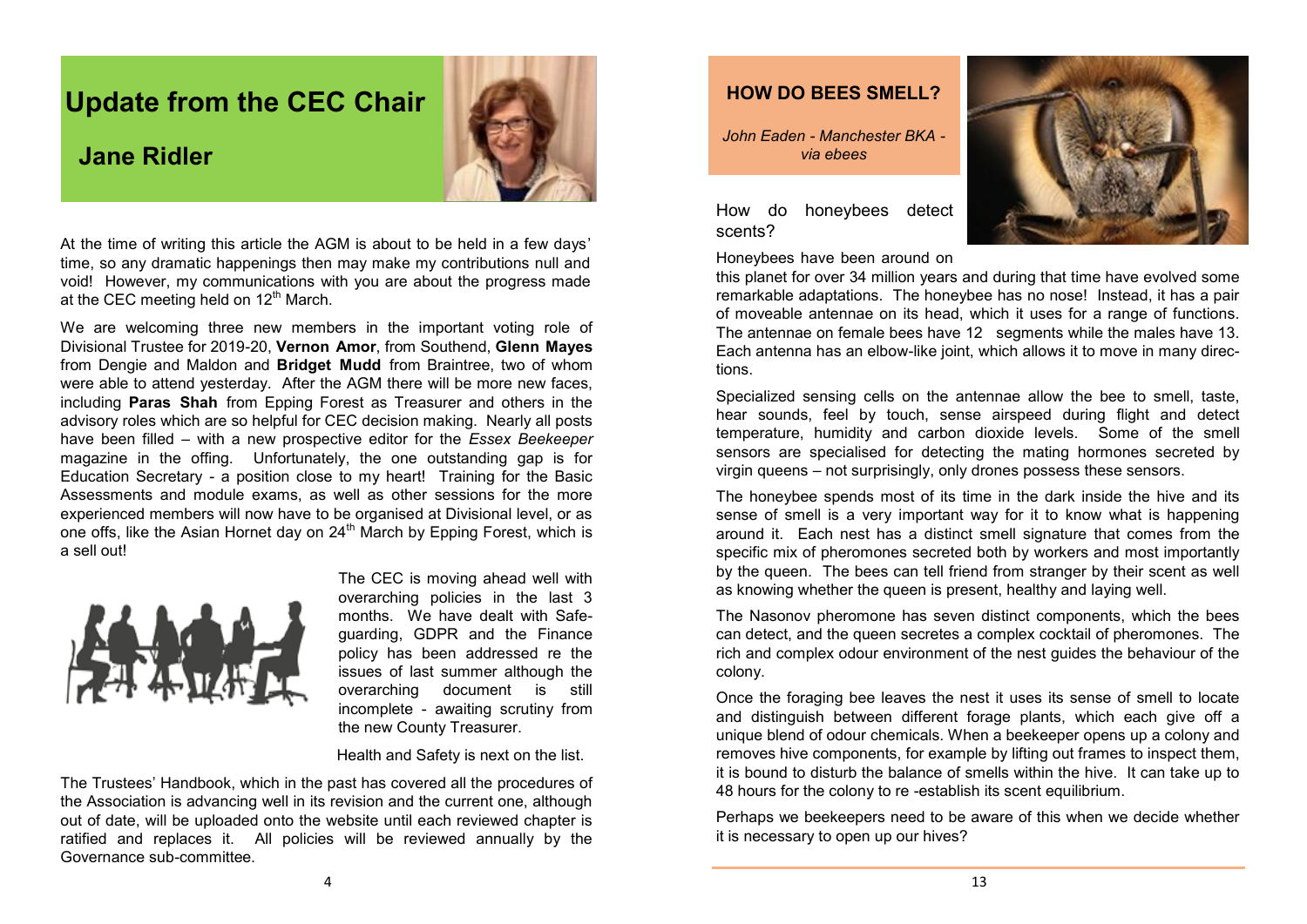The greatest revelation to come out of the survey is the necessity to increase awareness in all aspects of pollination and pollinators, particularly in their importance for food security and livelihoods and in the major threats to their survival.

Pollinators are crucial to the environment, and the greater appreciation of their importance globally is key to increasing their populations and maintaining their genetic diversity.

**Report: COMMISSION ON GENETIC RESOURCES FOR FOOD AND AGRICULTURE. INTERGOVERNMENTAL TECHNICAL WORKING GROUP ON ANIMAL GENETIC RESOURCES FOR FOOD AND AGRICULTURE** 

> **Tenth Session Rome, 27–29 June 2018 GLOBAL SURVEY OF HONEYBEES AND OTHER POLLINATORS**

*Extracts by Editor - David Smye*



The *Essex Beekeeper* is now under review by the CEC although the issue is a thorny one and has been with us for many years. A short survey giving some direction on divisional views has provided a basis for us to devise a proposal of compromise for the membership to consider in the spring. Whilst many members clearly like to read a paper magazine, it is thought that making use of the immediacy of modern technology, at least for advertising all events in a timely way, must be addressed.

The trustees' reports reveal an array of interesting goings on in the divisions in the winter months – they are available on the website to share straight after our meeting. I hope you have also had time to spruce up your beekeeping equipment as the season is close upon us. Hopefully you have been wary of food shortages during March after an unseasonably warm February and also of being tempted to crack open the propolis seals the bees have so carefully constructed against the cold on an isolated spring-like day's inspection.

Last, but not least – the President's chain of office is weighed down with the mini-plaques of the many officials of our long history. The most recent presidents, going back almost to the millennium are not yet represented. So, there is going to be an additional blue ribbon on the chain and the plaques brought up to date and arranged on it. Not, alas, in time for this AGM, but look out for it in the future!

Jane Ridler Chair, CEC

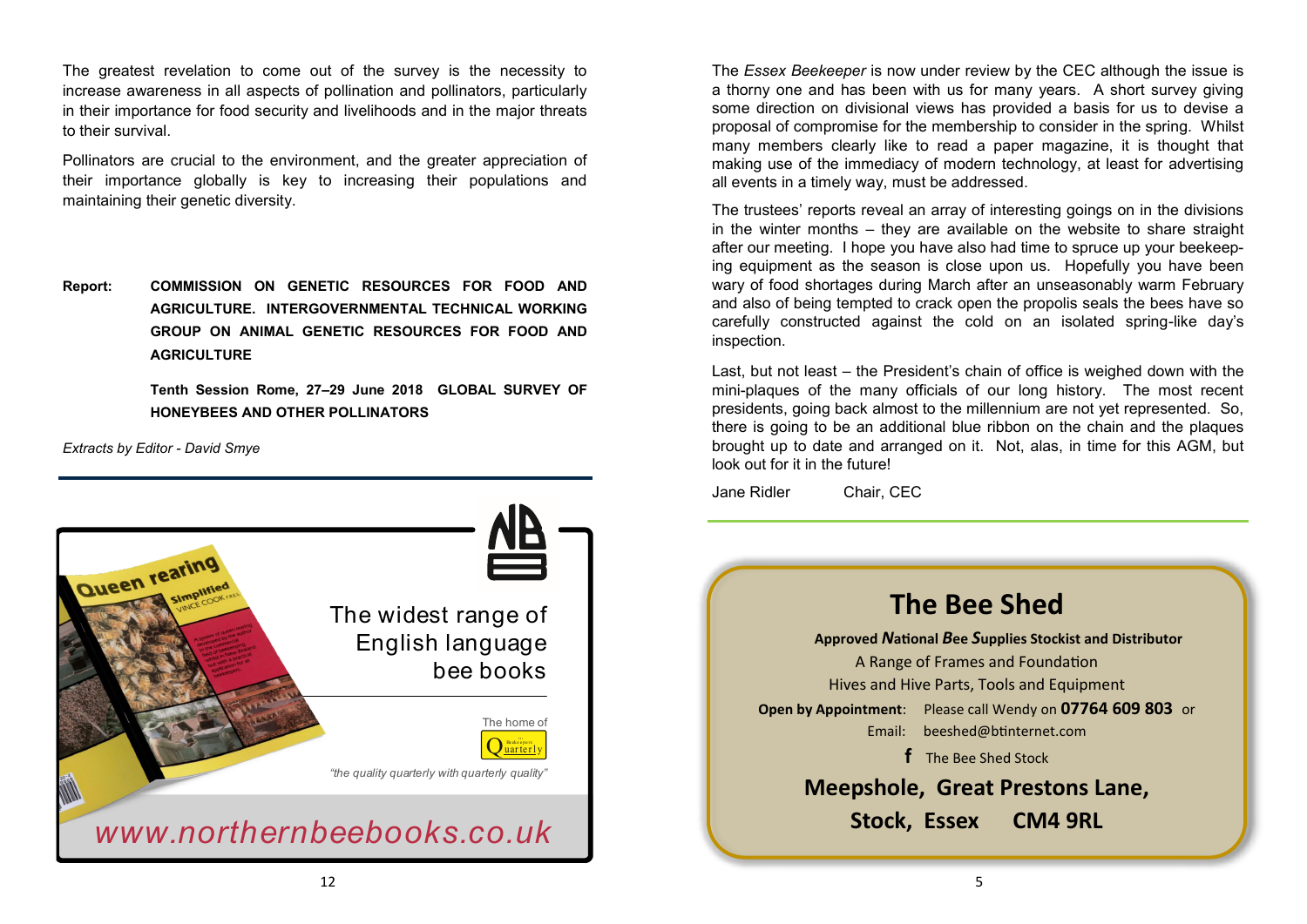

## **Save the date:**

# **THE CHANGING FACE OF BEEKEEPING**



# **SAFFRON WALDEN BEEKEEPERS**

## Sunday, 20 October 2019 **Felsted School, Dunmow, CM6 3JL**

## Tickets available soon: £25







The six species were:

Apis mellifera, A. cerana, A. florea,

A. dorsata, A. laboriosa and A. nigrocincta.

These species represent all three subgenera of honeybee:

Apis – the cavity nesting bees (mellifera, cerana, and nigrocincta);

Micrapis – the dwarf honeybees (florea); and

Megapis – the giant honeybee (dorsata and laboriosa).

The other four honeybee species that survey respondents reported as present in their respective countries were Apis andreniformis, A. binghami, A. breviligula, and A. nuluensis.

The European or Western honeybee, Apis mellifera, was reported to be present in 100 responding countries, and is managed in 94 of them. The next most abundant species of honeybee is the dwarf honeybee, Apis florea, present in 19 countries, followed by the Asian honeybee, Apis cerana, managed in 12 of the 14 countries where it was reported.

The 34 subspecies and main hybrids of A. mellifera reported in the survey are given in Table 1.

## Table 1: Reported Apis mellifera subspecies and major hybrids

adami, adansonii, anatoliaca, bandasii, capensis, carnica, carpatica, caucasica, cecropia, iberiensis, indica, intermissa, iranica, jemenitica, lamarckii, ligustica, litorea, macedonica, meda, mellifera, monticola, nubica, rhustica, ruttneri, sahariensis, scutellate, siciliana, sicula, simensis, syriaca, unicolor, woygambela, Buckfast hybrid other hybrids

The main threats reported are similar in honeybee and other pollinators, with pesticides and loss, degradation or fragmentation of habitat/forage as largest threats. Climate change also appears to be an emerging threat for both groups. This result implies that many conservation initiatives, if managed correctly, will benefit both groups, even if the intention is only to bolster honeybee populations.

11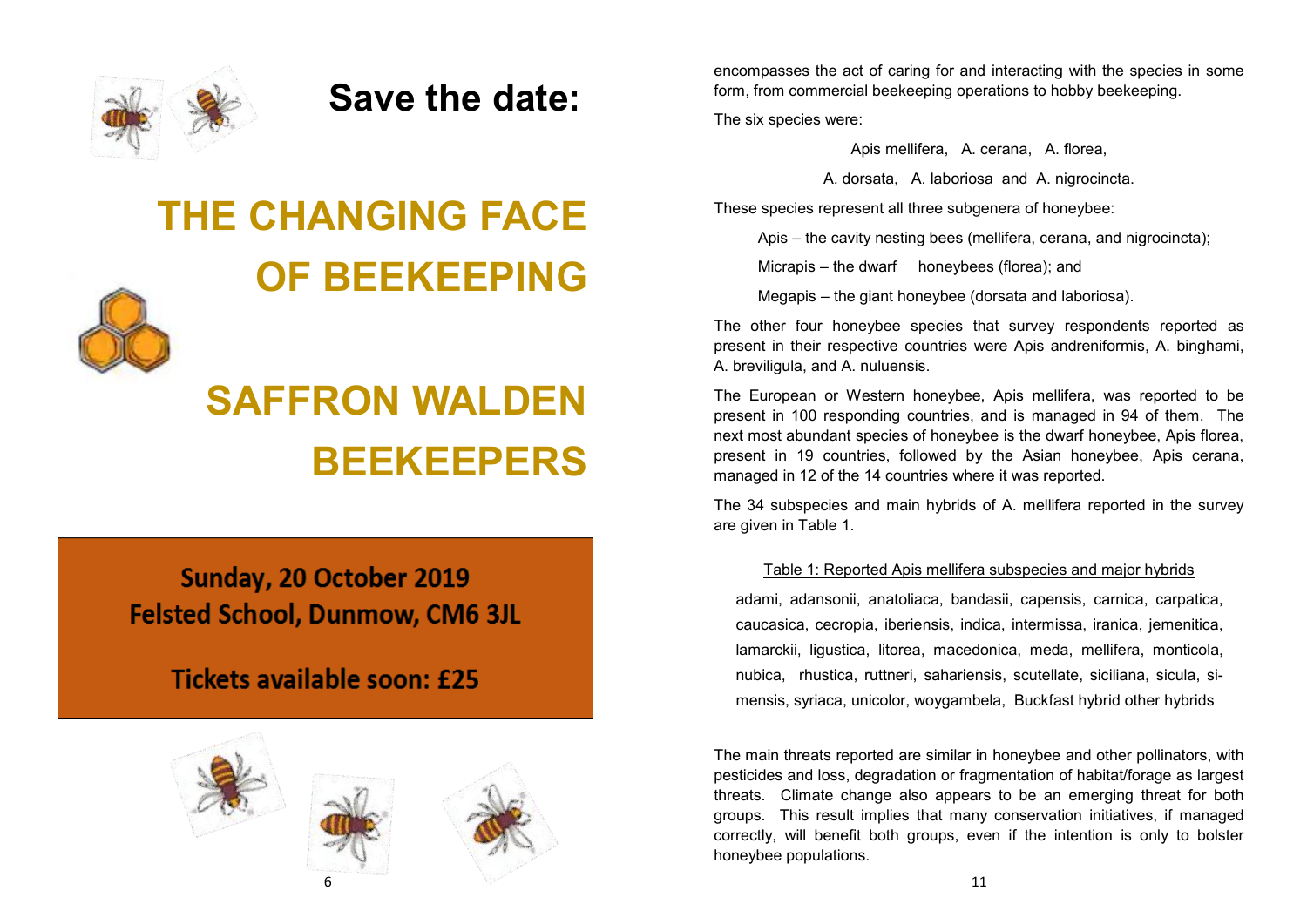### **THE SURVEY**

The survey was Web-based and was open for submissions from 28 February to 31 July 2017. English and Spanish versions of the survey were distributed to:

- (i) the Domestic Animal Diversity Network (DAD-Net):
- (ii) the Beekeeping Exchange Group of FAO's "Technologies and practices for small agricultural producers" platform (TECA)
- (iii) the International Federation of Beekeepers Associations (Apimondia);
- iv) the Intergovernmental Platform on Biodiversity and Ecosystem Services (IBPES)
- v) the Convention on Biological Diversity (CBD); and
- vi) all National Coordinators.

The survey comprised 28 questions and was divided into three sections:

- (i) General Information,
- (ii) Honey Bees,
- (iii) General Pollinators.

The first section requested information about the respondents and the country about which they were reporting, whereas the subsequent two sections requested information on main honeybee and pollinator species, their contributions to food and agriculture and threats to their survival, their known or perceived population status, and existing systems for population monitoring conservation.

A total of 256 responses from 104 different countries were received, with 47 percent of responses coming from a government representative. The average number of responses per country was two, with 50 countries submitting a single response; 30 percent of countries submitted more than two responses. The largest number of responses received from a single country was 12, from Ecuador, followed by Argentina, Chile and Ethiopia, each submitting 11 responses.

The survey sought to determine what species of honeybee were utilized in global apiculture and pollination practices. Ten different species of honeybees were reported to be present in the respond countries, six of which were reported to be managed in some form. "Managed" in this definition

## **EBKA Conference 2019**

Will Messenger: will present an aspect of the history of beekeeping, possibly clearing supers and the history of the Porter Escape. (There will also be an exhibition of artefacts on display in the Foyer.)



Jed Marshall: A vear in the life of a professional **beekeeper** 

Dr Jonas Geldman. **University of Cambridge:** Does conserving honeybees help wildlife?

**Professor Steve Martin,** University of Salford: Our search to understand the long term Varroa tolerance shown by colonies in many parts of the world, including the UK, and trying to understand what traits bind all these colonies together

7